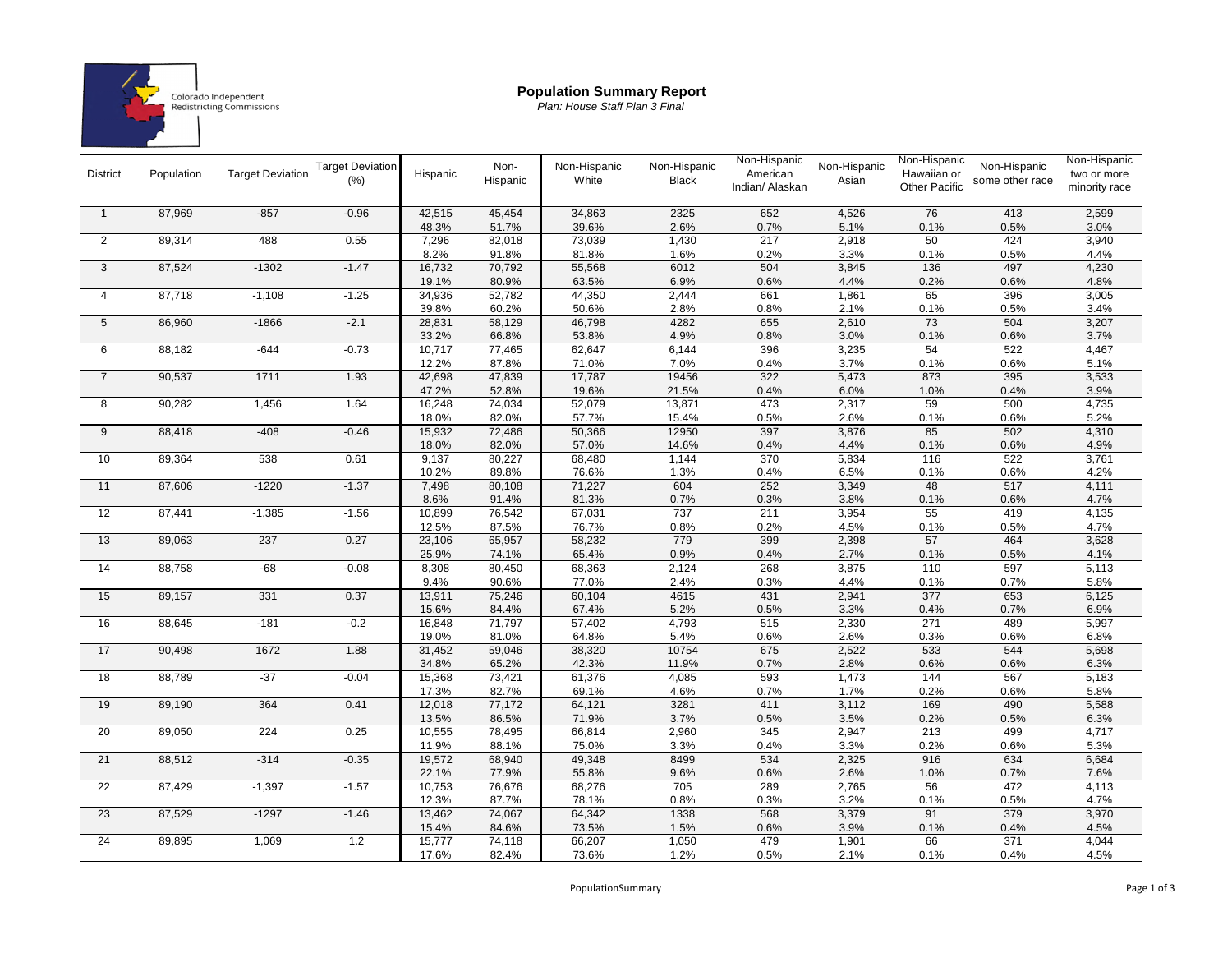| <b>District</b> | Population | <b>Target Deviation</b> | <b>Target Deviation</b><br>$(\% )$ | Hispanic        | Non-<br>Hispanic | Non-Hispanic<br>White | Non-Hispanic<br><b>Black</b> | Non-Hispanic<br>American<br>Indian/ Alaskan | Non-Hispanic<br>Asian | Non-Hispanic<br>Hawaiian or<br>Other Pacific | Non-Hispanic<br>some other race | Non-Hispanic<br>two or more<br>minority race |
|-----------------|------------|-------------------------|------------------------------------|-----------------|------------------|-----------------------|------------------------------|---------------------------------------------|-----------------------|----------------------------------------------|---------------------------------|----------------------------------------------|
| 25              | 87,293     | $-1533$                 | $-1.73$                            | 5,225           | 82,068           | 75,314                | 472                          | 276                                         | 1,801                 | 34                                           | 416                             | 3,755                                        |
|                 |            |                         |                                    | 6.0%            | 94.0%            | 86.3%                 | 0.5%                         | 0.3%                                        | 2.1%                  | 0.0%                                         | 0.5%                            | 4.3%                                         |
| $\overline{26}$ | 91,084     | 2,258                   | 2.54                               | 18,567          | 72,517           | 67,651                | 533                          | 312                                         | 846                   | 55                                           | 330                             | 2,790                                        |
|                 |            |                         |                                    | 20.4%           | 79.6%            | 74.3%                 | 0.6%                         | 0.3%                                        | 0.9%                  | 0.1%                                         | 0.4%                            | 3.1%                                         |
| 27              | 88,707     | $-119$                  | $-0.13$                            | 12,231          | 76,476           | 68,995                | 684                          | 366                                         | 2,274                 | 50                                           | 418                             | 3,689                                        |
|                 |            |                         |                                    | 13.8%           | 86.2%            | 77.8%                 | 0.8%                         | 0.4%                                        | 2.6%                  | 0.1%                                         | 0.5%                            | 4.2%                                         |
| 28              | 86,793     | $-2,033$                | $-2.29$                            | 26,242          | 60,551           | 50,884                | 1,790                        | 756                                         | 3,170                 | 141                                          | 491                             | 3,319                                        |
|                 |            |                         |                                    | 30.2%           | 69.8%            | 58.6%                 | 2.1%                         | 0.9%                                        | 3.7%                  | 0.2%                                         | 0.6%                            | 3.8%<br>4,217                                |
| 29              | 88,813     | $-13$                   | $-0.01$                            | 15,144<br>17.1% | 73,669<br>82.9%  | 62,493                | 1254<br>1.4%                 | 394                                         | 4,868<br>5.5%         | 61<br>0.1%                                   | 382                             |                                              |
| 30              | 90,146     | 1,320                   | 1.49                               | 11,113          | 79,033           | 70.4%<br>57,255       | 6,478                        | 0.4%<br>252                                 | 9,107                 | 112                                          | 0.4%<br>437                     | 4.7%<br>5,392                                |
|                 |            |                         |                                    | 12.3%           | 87.7%            | 63.5%                 | 7.2%                         | 0.3%                                        | 10.1%                 | 0.1%                                         | 0.5%                            | 6.0%                                         |
| 31              | 87,132     | $-1694$                 | $-1.91$                            | 41,105          | 46,027           | 36,081                | 1786                         | 536                                         | 4,192                 | 77                                           | 400                             | 2,955                                        |
|                 |            |                         |                                    | 47.2%           | 52.8%            | 41.4%                 | 2.0%                         | 0.6%                                        | 4.8%                  | 0.1%                                         | 0.5%                            | 3.4%                                         |
| 32              | 88,894     | 68                      | 0.08                               | 46,943          | 41,951           | 32,999                | 2,860                        | 491                                         | 2,234                 | 99                                           | 389                             | 2,879                                        |
|                 |            |                         |                                    | 52.8%           | 47.2%            | 37.1%                 | 3.2%                         | 0.6%                                        | 2.5%                  | 0.1%                                         | 0.4%                            | 3.2%                                         |
| 33              | 87,277     | $-1549$                 | $-1.74$                            | 11,001          | 76,276           | 63,200                | 1055                         | 216                                         | 6,880                 | 85                                           | 429                             | 4,411                                        |
|                 |            |                         |                                    | 12.6%           | 87.4%            | 72.4%                 | 1.2%                         | 0.2%                                        | 7.9%                  | 0.1%                                         | 0.5%                            | 5.1%                                         |
| 34              | 90,595     | 1,769                   | 1.99                               | 25,925          | 64,670           | 52,765                | 1,598                        | 512                                         | 5,100                 | 108                                          | 399                             | 4,188                                        |
|                 |            |                         |                                    | 28.6%           | 71.4%            | 58.2%                 | 1.8%                         | 0.6%                                        | 5.6%                  | 0.1%                                         | 0.4%                            | 4.6%                                         |
| 35              | 90,672     | 1846                    | 2.08                               | 47,481          | 43,191           | 34,346                | 1362                         | 606                                         | 3,645                 | 96                                           | 395                             | 2,741                                        |
|                 |            |                         |                                    | 52.4%           | 47.6%            | 37.9%                 | 1.5%                         | 0.7%                                        | 4.0%                  | 0.1%                                         | 0.4%                            | 3.0%                                         |
| 36              | 89,622     | 796                     | 0.9                                | 34,371          | 55,251           | 31,906                | 12,158                       | 433                                         | 6,014                 | 368                                          | 455                             | 3,917                                        |
|                 |            |                         |                                    | 38.4%           | 61.6%            | 35.6%                 | 13.6%                        | 0.5%                                        | 6.7%                  | 0.4%                                         | 0.5%                            | 4.4%                                         |
| $\overline{37}$ | 87,806     | $-1020$                 | $-1.15$                            | 7,888           | 79,918           | 64,108                | 2705                         | 205                                         | 8,239                 | 68                                           | 458                             | 4,135                                        |
|                 |            |                         |                                    | 9.0%            | 91.0%            | 73.0%                 | 3.1%                         | 0.2%                                        | 9.4%                  | 0.1%                                         | 0.5%                            | 4.7%                                         |
| 38              | 89,101     | 275                     | 0.31                               | 10,177<br>11.4% | 78,924           | 71,063                | 1,032                        | 325                                         | 2,079                 | 61                                           | 409                             | 3,955                                        |
| 39              | 89,070     | 244                     | 0.27                               | 7,308           | 88.6%<br>81,762  | 79.8%<br>70,015       | 1.2%<br>1123                 | 0.4%<br>273                                 | 2.3%<br>5,706         | 0.1%<br>62                                   | 0.5%<br>376                     | 4.4%<br>4,207                                |
|                 |            |                         |                                    | 8.2%            | 91.8%            | 78.6%                 | 1.3%                         | 0.3%                                        | 6.4%                  | 0.1%                                         | 0.4%                            | 4.7%                                         |
| 40              | 88,644     | $-182$                  | $-0.2$                             | 17,613          | 71,031           | 47,089                | 10,855                       | 370                                         | 6,461                 | 179                                          | 610                             | 5,467                                        |
|                 |            |                         |                                    | 19.9%           | 80.1%            | 53.1%                 | 12.2%                        | 0.4%                                        | 7.3%                  | 0.2%                                         | 0.7%                            | 6.2%                                         |
| 41              | 89,054     | 228                     | 0.26                               | 21,852          | 67,202           | 40,403                | 15925                        | 358                                         | 5,206                 | 281                                          | 490                             | 4,539                                        |
|                 |            |                         |                                    | 24.5%           | 75.5%            | 45.4%                 | 17.9%                        | 0.4%                                        | 5.8%                  | 0.3%                                         | 0.6%                            | 5.1%                                         |
| 42              | 90,864     | 2,038                   | 2.29                               | 39,721          | 51,143           | 23,063                | 18,399                       | 448                                         | 4,397                 | 691                                          | 546                             | 3,599                                        |
|                 |            |                         |                                    | 43.7%           | 56.3%            | 25.4%                 | 20.2%                        | 0.5%                                        | 4.8%                  | 0.8%                                         | 0.6%                            | 4.0%                                         |
| $43\,$          | 88,172     | $-654$                  | $-0.74$                            | 7,994           | 80,178           | 68,578                | 972                          | 216                                         | 5,669                 | 54                                           | 401                             | 4,288                                        |
|                 |            |                         |                                    | 9.1%            | 90.9%            | 77.8%                 | 1.1%                         | 0.2%                                        | 6.4%                  | 0.1%                                         | 0.5%                            | 4.9%                                         |
| 44              | 87,372     | $-1,454$                | $-1.64$                            | 8,873           | 78,499           | 65,544                | 1,497                        | 217                                         | 6,355                 | 85                                           | 351                             | 4,450                                        |
|                 |            |                         |                                    | 10.2%           | 89.8%            | 75.0%                 | 1.7%                         | 0.2%                                        | 7.3%                  | 0.1%                                         | 0.4%                            | 5.1%                                         |
| 45              | 91,001     | 2175                    | 2.45                               | 9,755           | 81,246           | 72,744                | 1156                         | 258                                         | 1,935                 | 89                                           | 417                             | 4,647                                        |
|                 |            |                         |                                    | 10.7%           | 89.3%            | 79.9%                 | 1.3%                         | 0.3%                                        | 2.1%                  | 0.1%<br>51                                   | 0.5%                            | 5.1%                                         |
| 46              | 87,757     | $-1,069$                | $-1.2$                             | 8,984<br>10.2%  | 78,773<br>89.8%  | 71,309<br>81.3%       | 1,363<br>1.6%                | 805<br>0.9%                                 | 619<br>0.7%           | 0.1%                                         | 476<br>0.5%                     | 4,150<br>4.7%                                |
| 47              | 87,406     | $-1420$                 | $-1.6$                             | 28,758          | 58,648           | 52,774                | 895                          | 699                                         | 648                   | 65                                           | 460                             | 3,107                                        |
|                 |            |                         |                                    | 32.9%           | 67.1%            | 60.4%                 | 1.0%                         | 0.8%                                        | 0.7%                  | 0.1%                                         | 0.5%                            | 3.6%                                         |
| 48              | 89,677     | 851                     | 0.96                               | 35,052          | 54,625           | 48,477                | 877                          | 429                                         | 1,221                 | 97                                           | 432                             | 3,092                                        |
|                 |            |                         |                                    | 39.1%           | 60.9%            | 54.1%                 | 1.0%                         | 0.5%                                        | 1.4%                  | 0.1%                                         | 0.5%                            | 3.4%                                         |
| 49              | 86,731     | $-2095$                 | $-2.36$                            | 9,240           | 77,491           | 71,413                | 402                          | 284                                         | 1,135                 | 58                                           | 444                             | 3,755                                        |
|                 |            |                         |                                    | 10.7%           | 89.3%            | 82.3%                 | 0.5%                         | 0.3%                                        | 1.3%                  | 0.1%                                         | 0.5%                            | 4.3%                                         |
| 50              | 87,932     | $-894$                  | $-1.01$                            | 43,375          | 44,557           | 36,751                | 2,559                        | 465                                         | 1,828                 | 128                                          | 320                             | 2,506                                        |
|                 |            |                         |                                    | 49.3%           | 50.7%            | 41.8%                 | 2.9%                         | 0.5%                                        | 2.1%                  | 0.1%                                         | 0.4%                            | 2.8%                                         |
| 51              | 87,441     | $-1385$                 | $-1.56$                            | 11,356          | 76,085           | 69,723                | 648                          | 413                                         | 962                   | 67                                           | 452                             | 3,820                                        |
|                 |            |                         |                                    | 13.0%           | 87.0%            | 79.7%                 | 0.7%                         | 0.5%                                        | 1.1%                  | 0.1%                                         | 0.5%                            | 4.4%                                         |
| 52              | 91,002     | 2,176                   | 2.45                               | 10,471          | 80,531           | 70,971                | 997                          | 377                                         | 3,402                 | 52                                           | 435                             | 4,297                                        |
|                 |            |                         |                                    | 11.5%           | 88.5%            | 78.0%                 | 1.1%                         | 0.4%                                        | 3.7%                  | 0.1%                                         | 0.5%                            | 4.7%                                         |